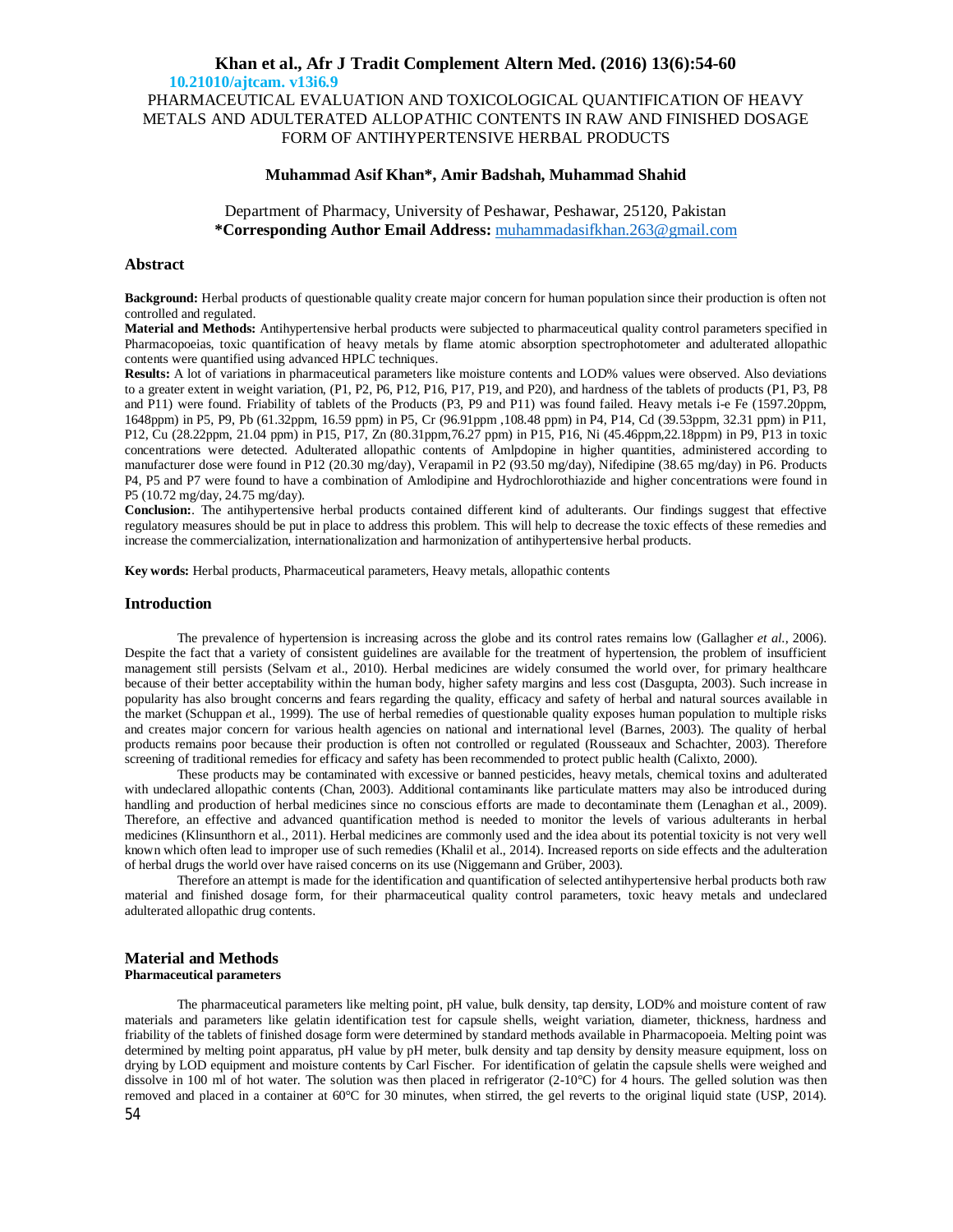## **Khan et al., Afr J Tradit Complement Altern Med. (2016) 13(6):54-60**

### **10.21010/ajtcam. v13i6.9**

Weight variation was determined by electronic analytical balance (USP, 2014). Diameter and thickness were calculated by Vernier caliper (USP, 2014). Hardness of tablets was determined by Monsanto tester. Friability of the tablets was determined using friability tester i-e Erweka tablets friability tester (USP, 2014).

## **Toxic heavy metals evaluation by flame atomic absorption spectrophotometer**

The herbal drug products were ground and about one gram (1g) was taken and added in 10 ml of concentrated Nitric acid solution (67%) in a conical flask and kept overnight at room temperature. After 24 hrs about 4 ml perchloric acid was added and heated till one (1ml) solution remained in the flask. It was then cooled, diluted with deionized water and filtered via Whatmann filter paper. Finally 100 ml volume was made by deionized water. The prepared samples were then analyzed by flame atomic absorption spectrophotometer for determination of toxic heavy metals (Saeed et al., 2010).

### **Adulterated allopathic contents evaluation by HPLC**

The liquid chromatography system consisted of an isocratic pump (Model SPD 10AV-VP) UV-Visible detector (Schimadzo), LC-10AT VP, Column C18 (Thermo scientific) was used. For Amlodipine identification, the mobile phase consists of; Methanol, acetonitrile, and Buffer (35:15:50). For Verapamil mobile phase was Acetonitrile, 2-aminoheptane and buffer (60:1:140) while for Nifedipine, Acetonitrile, methanol, and water (25:25:50). Hydrochlorothiazide identification was carried out using mobile phase (0.1 M monobasic sodium phosphate and acetonitrile (9:1 adjust with phosphoric acid to a pH 3.0 ±0.1). UV detection was conducted at 237 nm for Amlodipine, 278 nm for Verapamil, 265 nm for Nifedipine and 254 nm for hydrochlorothiazide (USP, 2014)

**Table 1:** Pharmaceutical properties of local herbal anti hypertensive raw materials

| <b>Product</b>  | Appearance           | <b>Melting</b> | <b>PH Value</b>           | <b>Bulk</b>     | Tap             | <b>LOD</b>      | <b>Moisture</b> |
|-----------------|----------------------|----------------|---------------------------|-----------------|-----------------|-----------------|-----------------|
| Code            |                      | Point $(C0)$   | (1dose/100ml in           | <b>Density</b>  | <b>Density</b>  | (%)             | <b>Contents</b> |
|                 |                      |                | D/W                       | (mg/ml)         | (mg/ml)         |                 | (%)             |
| P <sub>1</sub>  | <b>Brown</b>         | $238 \pm 0.05$ | $5.96 \pm 0.0$            | $0.843 \pm 0.0$ | $0.767 + 0.0$   | $6.79 \pm 0.0$  | $6.38 \pm 0.04$ |
|                 | Amorphous            |                |                           |                 |                 |                 |                 |
| P <sub>2</sub>  | White                | $242 \pm 0.0$  | $6.70 \pm 0.01$           | $0.976 \pm 0.0$ | $0.846 \pm 0.0$ | $5.96 \pm 0.03$ | $5.84 \pm 0.02$ |
|                 | Homogenous           |                |                           |                 |                 |                 |                 |
| P <sub>3</sub>  | White Granules       | $279 \pm 0.1$  | $5.73 \pm 0.0$            | $0.986 \pm 0.0$ | $0.887 + 0.0$   | $6.49 \pm 0.02$ | $6.11 \pm 0.06$ |
| <b>P4</b>       | White                | $253 \pm 0.57$ | $6.11 \pm 0.0$            | $0.976 \pm 0.0$ | $0.794 \pm 0.0$ | $4.37 \pm 0.03$ | $4.30 \pm 0.02$ |
|                 | homogenous           |                |                           |                 |                 |                 |                 |
|                 | Powder               |                |                           |                 |                 |                 |                 |
| P <sub>5</sub>  | <b>Brown</b>         | 189±0.0        | $7.02 \pm 0.01$           | $0.736 \pm 0.0$ | $0.679 \pm 0.0$ | $8.00 \pm 0.01$ | $7.87 \pm 0.04$ |
|                 | amorphous            |                |                           |                 |                 |                 |                 |
|                 | Powder               |                |                           |                 |                 |                 |                 |
| <b>P6</b>       | <b>Brown fibrous</b> | $208 \pm 0.57$ | $5.88 \pm 0.01$           | $0.983 + 0.0$   | $0.876 \pm 0.0$ | $6.11 \pm 0.02$ | $5.84 \pm 0.03$ |
|                 | Powder               |                |                           |                 |                 |                 |                 |
| P7              | White Powder         | $194 \pm 0.05$ | $5.46 \pm 0.01$           | $0.967 + 0.0$   | $0.843 \pm 0.0$ | $5.35 \pm 0.02$ | $5.27 \pm 0.03$ |
| P <sub>8</sub>  | Brown granules       | $234 \pm 0.0$  | $\overline{5.27} \pm 0.0$ | $0.739 + 0.0$   | $0.687 + 0.0$   | $4.76 \pm 0.0$  | $3.96 \pm 0.02$ |
| P <sub>9</sub>  | Amorphous            | $273 \pm 0.1$  | $6.11 \pm 0.0$            | $0.847 + 0.0$   | $0.769 \pm 0.0$ | $5.73 \pm 0.01$ | $5.48 \pm 0.02$ |
|                 | Powder               |                |                           |                 |                 |                 |                 |
| P <sub>10</sub> | Dark brown           | $235 \pm 0.0$  | $7.30 \pm 0.01$           | $0.884 + 0.0$   | $0.762 + 0.0$   | $4.88 + 0.01$   | $4.29 \pm 0.01$ |
|                 | Powder               |                |                           |                 |                 |                 |                 |
| <b>P11</b>      | Dark brown           | $271 \pm 0.5$  | $6.80{\pm}0.0$            | $0.936 \pm 0.0$ | $0.843 \pm 0.0$ | $3.97 \pm 0.03$ | $3.88 \pm 0.04$ |
|                 | Powder               |                |                           |                 |                 |                 |                 |
| P <sub>12</sub> | White granules       | $219 \pm 0.5$  | $\frac{1}{5.70}$ ±0.0     | $0.946 \pm 0.0$ | $0.837 + 0.0$   | $6.76 \pm 0.0$  | $6.67 \pm 0.0$  |
| P13             | <b>Brown Powder</b>  | $247 + 0.05$   | $5.64 \pm 0.0$            | $0.976 + 0.0$   | $0.939 + 0.0$   | $5.28 \pm 0.01$ | $5.01 \pm 0.01$ |
| P <sub>14</sub> | Metallic green       | $236 \pm 0.0$  | $6.34 \pm 0.02$           | $0.949 \pm 0.0$ | $0.913 \pm 0.0$ | $4.39 \pm 0.02$ | $4.24 \pm 0.02$ |
|                 | powder               |                |                           |                 |                 |                 |                 |
| P <sub>15</sub> | White fine           | $274 \pm 0.0$  | $7.11 \pm 0.01$           | $0.984 + 0.0$   | $0.947 + 0.0$   | $7.33 \pm 0.01$ | $7.04 \pm 0.02$ |
|                 | Powder               |                |                           |                 |                 |                 |                 |
| P <sub>16</sub> | Metallic brown       | $227 \pm 0.0$  | $6.84 \pm 0.02$           | $0.849 + 0.0$   | $0.814 \pm 0.0$ | $5.76 \pm 0.0$  | $5.48 \pm 0.01$ |
|                 | Powder               |                |                           |                 |                 |                 |                 |
| P17             | White Powder         | $277+0.0$      | $5.94 \pm 0.02$           | $0.973 \pm 0.0$ | $0.949 \pm 0.0$ | $5.14 \pm 0.02$ | $5.01 \pm 0.01$ |
| P <sub>18</sub> | Greenish             | $264 \pm 0.0$  | $5.76 \pm 0.03$           | $0.931 \pm 0.0$ | $0.916 \pm 0.0$ | $6.39 \pm 0.0$  | $6.22 \pm 0.01$ |
|                 | granules             |                |                           |                 |                 |                 |                 |
| P <sub>19</sub> | Brown granules       | $208 \pm 0.0$  | $6.84 \pm 0.0$            | $0.967 + 0.0$   | $0.926 \pm 0.0$ | $8.00 \pm 0.01$ | $7.76 \pm 0.0$  |
| P <sub>20</sub> | White                | $287 + 0.0$    | $6.73 \pm 0.01$           | $0.964 \pm 0.0$ | $0.949 \pm 0.0$ | $3.96 \pm 0.02$ | $3.71 \pm 0.0$  |
|                 | homogenous           |                |                           |                 |                 |                 |                 |
|                 | powder               |                |                           |                 |                 |                 |                 |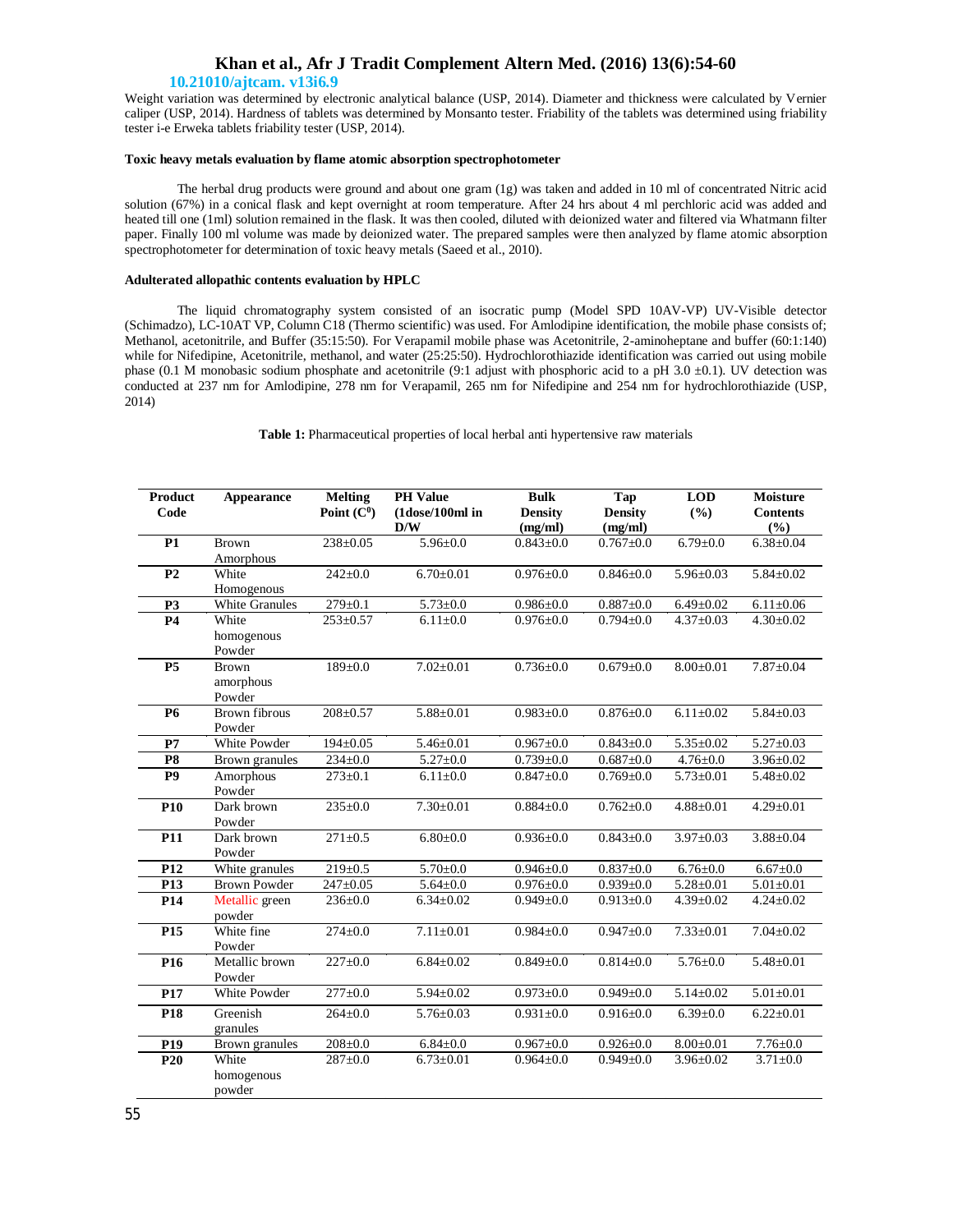## **Khan et al., Afr J Tradit Complement Altern Med. (2016) 13(6):54-60**

 **10.21010/ajtcam. v13i6.9**

## **Results and Discussion**

The herbal remedies indicated for hypertension when subjected to the same physicochemical tests conducted for allopathic drugs, fails a variety of tests (Table 1 and 2). High moisture contents promote microbial growth and may result to infectious diseases. A lot of variation in weight, hardness, thickness, diameter and friability of tablets were found in herbal dosage forms. Also the drug product supplied in capsule dosage form (P16) failed the gelatin identification test. The physicochemical parameters are important given that therapeutic remedies fail such tests which may lead to toxicity or deficient pharmacological effects. **Table 2:** Pharmaceutical Properties of local herbal antihypertensive finished dosage forms

| Product         | <b>Dosage</b> | Gelatin     | <b>There E</b> , I harmaceutical Properties of focal fierbal antiffypertensive fillished dosage forms<br><b>Average Weight</b>                                                                             | Average         | Average                      | Average                                               | Friability $(\% )$ |
|-----------------|---------------|-------------|------------------------------------------------------------------------------------------------------------------------------------------------------------------------------------------------------------|-----------------|------------------------------|-------------------------------------------------------|--------------------|
| Code            | Form          | <b>Test</b> | (mg)                                                                                                                                                                                                       | <b>Diameter</b> | <b>Thickness</b>             | <b>Hardness</b>                                       |                    |
|                 |               |             |                                                                                                                                                                                                            | (mm)            | (mm)                         | (Kg)                                                  |                    |
| <b>P1</b>       | Tablet        | <b>NA</b>   | 732.10±26.36                                                                                                                                                                                               | $9.39 \pm 0.32$ | $6.15 \pm 0.05$              | $16.0 \pm 1.63$                                       | 0.09               |
| P <sub>2</sub>  | Tablet        | NA          | $604.00 \pm 23.16$                                                                                                                                                                                         | $6.72 \pm 0.41$ | $4.37 \pm 0.32$              | $15.0 \pm 2.62$                                       | 0.06               |
| <b>P3</b>       | Tablet        | NA          | $523.60 \pm 7.05$                                                                                                                                                                                          | $5.95 \pm 0.07$ | $3.42 \pm 0.06$              | $2.51 \pm 0.48$                                       | Failed             |
| <b>P4</b>       | Tablet        | NA          | $577.60 \pm 8.26$                                                                                                                                                                                          | $4.78 \pm 0.22$ | $3.50 \pm 0.10$              | $14.0 \pm 0.81$                                       | 0.04               |
| <b>P5</b>       | Tablet        | NA          | $409.20 \pm 8.43$                                                                                                                                                                                          | $4.06 \pm 0.26$ | $4.65 \pm 0.05$              | $11.2 \pm 0.71$                                       | 0.73               |
| <b>P6</b>       | Tablet        | NA          | 878.20±14.12                                                                                                                                                                                               | $8.9 \pm 0.18$  | $5.26 \pm 0.06$              | $12.0 \pm 0.95$                                       | 0.98               |
| P7              | Tablet        | <b>NA</b>   | 898.70±5.34                                                                                                                                                                                                | $9.97 \pm 0.13$ | $4.09 \pm 0.08$              | $9.0 \pm 1.33$                                        | 0.42               |
| <b>P8</b>       | Tablet        | NA          | $264.60\pm7.63$                                                                                                                                                                                            | $3.91 \pm 0.12$ | $1.08 \pm 0.08$              | $5.10 \pm 0.14$                                       | 0.43               |
| <b>P9</b>       | Tablet        | NA          | 306.80±4.6                                                                                                                                                                                                 | $3.57 \pm 0.11$ | $3.45 \pm 0.05$              | $5.0 \pm 0.89$                                        | Failed             |
| <b>P10</b>      | Capsule       | $(+)$       | $500.20 \pm 15.57$                                                                                                                                                                                         | NA.             | NA.                          | <b>NA</b>                                             | <b>NA</b>          |
| P11             | Tablet        | NA          | $462.20 \pm 5.05$                                                                                                                                                                                          | $5.32 \pm 0.26$ | $5.43 \pm 0.07$              | $3.47 \pm 1.05$                                       | Failed             |
| P <sub>12</sub> | Capsule       | $(+)$       | 897.10±13.93                                                                                                                                                                                               | <b>NA</b>       | NA                           | NA.                                                   | <b>NA</b>          |
| <b>P13</b>      | Capsule       | $^{(+)}$    | $556.1 \pm 8.06$                                                                                                                                                                                           | <b>NA</b>       | <b>NA</b>                    | NA                                                    | <b>NA</b>          |
| P14             | Capsule       | $^{(+)}$    | $659.70 \pm 5.64$                                                                                                                                                                                          | NA.             | NA                           | NA.                                                   | <b>NA</b>          |
| P <sub>15</sub> | Tablets       | <b>NA</b>   | $221.50\pm 6.83$                                                                                                                                                                                           | $3.09 \pm 0.1$  | $5.17 \pm 0.06$              | $12.20 \pm 2.2$                                       | 0.76               |
| <b>P16</b>      | Capsule       | $(-)$       | 747.50±15.14                                                                                                                                                                                               | <b>NA</b>       | NA.                          | NA                                                    | <b>NA</b>          |
| <b>P17</b>      | Tablets       | <b>NA</b>   | 649.90±14.04                                                                                                                                                                                               | $5.79 \pm 0.15$ | $3.43 \pm 0.04$              | $7.50 \pm 0.67$                                       | 0.87               |
| P <sub>18</sub> | Capsule       | $^{(+)}$    | 849.70±14.59                                                                                                                                                                                               | NA              | NA                           | NA                                                    | NA                 |
| P <sub>19</sub> | Capsule       | $^{(+)}$    | 903.10±15.98                                                                                                                                                                                               | NA              | NA                           | NA                                                    | NA                 |
| <b>P20</b>      | Capsule       | $^{(+)}$    | 789.30±21.36                                                                                                                                                                                               | NA              | NA                           | NA                                                    | NA                 |
|                 |               |             | $\mathbf{A} \mathbf{A} \mathbf{A}$ and $\mathbf{A} \mathbf{A}$ and $\mathbf{A} \mathbf{A}$ and $\mathbf{A} \mathbf{A}$ and $\mathbf{A} \mathbf{A}$ and $\mathbf{A} \mathbf{A}$ and $\mathbf{A} \mathbf{A}$ |                 | <b>PER PERSONAL PROPERTY</b> | $\mathcal{L}$ , and $\mathcal{L}$ , and $\mathcal{L}$ |                    |

NA= Not Applicable, (+) = Pass gelatin Identification Test, (-) = Failed gelatin Identification Test

### **Pharmaceutical evaluation of raw materials and finished dosage form Melting Point**

Melting points of raw materials of herbal antihypertensive products were determined by melting point apparatus (USP, 2014). Melting points of all the tested samples are given in Table 1.

### **pH value**

Tables 1, show all the pH values determined by pH meter (USP, 2014).

### **Bulk density and Tap density**

The bulk and tap densities were obtained (Table 1) by dividing the weight of the sample in grams by the final volume in  $cm<sup>3</sup>$  of the sample contained in the cylinder (USP, 2014).

### **Loss on drying (LOD %) and Moisture contents**

LOD % and moisture contents of the raw materials of antihypertensive herbal products were determined (Table 1) using LOD and Karl Fisher method (USP, 2014).

### **Gelatin Identification test**

From Table 2, it was observed that that only product P16 failed gelatin test (USP, 2014).

### **Weight variation**

With the help of electronic balance average weight of the tablets were determined (USP, 2014). Table 2 shows greater weight variation in products, P1, P2, P6, P12, P16, P17, P19 and P20.

### **Diameter and Thickness of tablets**

The diameter and thicknesses of the tablets were determined by using Vernier caliper. Average diameter and thickness values were calculated (USP, 2014) as shown in Table 2.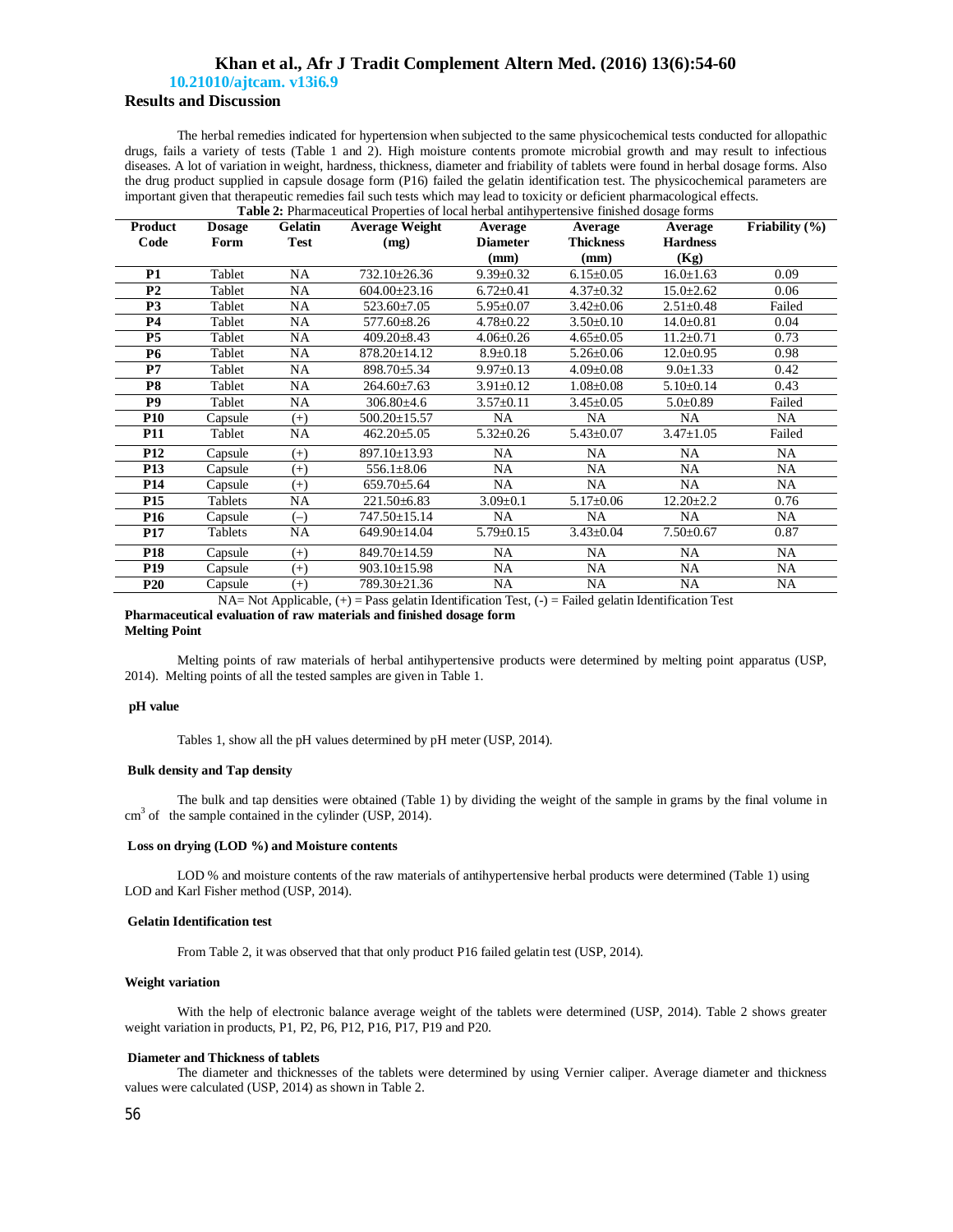# **10.21010/ajtcam. v13i6.9**

| Table 3: Concentration (ppm) of various toxic heavy metals in raw material of local antihypertensive herbal drug products |  |  |  |
|---------------------------------------------------------------------------------------------------------------------------|--|--|--|
|                                                                                                                           |  |  |  |

| <b>Product code</b> | Fe                 | Cd               | Pb               | $_{\rm Cr}$      | Cu                | Mn                | Zn               | Ni                |
|---------------------|--------------------|------------------|------------------|------------------|-------------------|-------------------|------------------|-------------------|
| <b>P1</b>           | $984 \pm 9.12$     | $17.50 \pm 2.33$ | $2.790 \pm 0.0$  | $1.743 \pm 0.07$ | $15.08 \pm 0.91$  | $43.96 \pm 3.721$ | $27.32 \pm 0.82$ | $0.5567 \pm 0.13$ |
| P <sub>2</sub>      | $48.96 \pm 4.11$   | $40.24 \pm 3.98$ | ND               | $2.593 \pm 0.25$ | $4.213 \pm 0.07$  | $19.12 \pm 0.78$  | $10.41 \pm 0.50$ | $19.60 \pm 2.16$  |
| <b>P3</b>           | $314.8 \pm 6.37$   | $5.893 \pm 1.05$ | $2.010 \pm 0.12$ | $19.55 \pm 1.70$ | $0.5467 \pm 0.07$ | ND                | $0.380 \pm 0.11$ | $2.513 \pm 0.78$  |
| <b>P4</b>           | $1574 \pm 5.36$    | $32.42 \pm 2.32$ | $6.250 \pm 0.20$ | ND               | $4.170 \pm 0.13$  | $20.09 \pm 0.92$  | $6.597 \pm 0.80$ | $3.083 \pm 0.11$  |
| <b>P5</b>           | $836.60 \pm 11.84$ | $2.343 \pm 0.78$ | $7.063 \pm 0.40$ | $76.44 \pm 0.35$ | $7.767 \pm 0.18$  | $13.66 \pm 1.51$  | $14.98 \pm 1.53$ | $2.067 \pm 0.17$  |
| <b>P6</b>           | $141.6 \pm 1.24$   | $5.370\pm0.16$   | ND               | $5.573 \pm 0.34$ | $2.300 \pm 0.25$  | $12.68 \pm 0.61$  | $3.640 \pm 0.38$ | $8.450 \pm 0.20$  |
| P7                  | $48.19 \pm 2.95$   | $8.023 \pm 1.01$ | $0.550 \pm 0.19$ | $113.9 \pm 4.42$ | $1.447 \pm 0.02$  | $7.910 \pm 0.74$  | $5.487 \pm 0.29$ | $1.230 \pm 0.09$  |
| <b>P8</b>           | $91.25 \pm 1.41$   | $8.200 \pm 0.51$ | $1.530 \pm 0.18$ | $118.8 \pm 3.91$ | $5.440 \pm 0.14$  | $14.80 \pm 0.26$  | $33.62 \pm 2.29$ | $22.85 \pm 1.61$  |
| <b>P9</b>           | $1565 \pm 62.36$   | $3.003 \pm 0.50$ | $85.33 \pm 7.52$ | $96.25 \pm 3.55$ | $2.403 \pm 0.27$  | $22.73 \pm 3.20$  | $8.457 \pm 0.58$ | $2.267 \pm 0.18$  |
| <b>P10</b>          | $36.45 \pm 1.99$   | $10.35 \pm 0.52$ | ND               | $23.49 \pm 1.25$ | $29.55 \pm 2.16$  | $22.45 \pm 1.13$  | $81.98 \pm 3.26$ | $0.150 \pm 0.03$  |
| <b>P11</b>          | $77.29 \pm 1.07$   | $4.860 \pm 0.22$ | $85.26 \pm 4.13$ | ND               | $1.600 \pm 0.21$  | $16.43 \pm 0.80$  | $7.847 \pm 0.63$ | $9.043 \pm 0.16$  |
| <b>P12</b>          | $763.3 \pm 15.61$  | $4.703 \pm 0.51$ | ND               | $14.43 \pm 0.68$ | $4.763 \pm 0.13$  | $3.547 \pm 0.17$  | $79.61 \pm 3.71$ | $0.743 \pm 0.16$  |
| <b>P13</b>          | $268.20 \pm 20.43$ | $5.613 \pm 0.14$ | $4.680 \pm 0.17$ | $0.563 \pm 0.04$ | $2.590\pm0.16$    | $12.62 \pm 0.68$  | $9.860 \pm 0.90$ | $7.577 \pm 0.12$  |
| <b>P14</b>          | $14.62 \pm 1.74$   | $1.317 \pm 0.25$ | $0.353 \pm 0.06$ | $55.00 \pm 3.06$ | $22.71 \pm 1.42$  | $13.12 \pm 1.70$  | $31.75 \pm 1.49$ | $4.960 \pm 0.23$  |
| <b>P15</b>          | $66.70 \pm 12.91$  | $8.947 \pm 1.40$ | $1.403 \pm 0.25$ | $3.167 \pm 0.00$ | $2.593 \pm 0.19$  | $4.677 \pm 0.21$  | $22.75 \pm 1.42$ | $0.89 \pm 0.01$   |
| <b>P16</b>          | $235.6 \pm 12.76$  | $8.357 \pm 0.07$ | $0.510 \pm 0.19$ | $0.583 \pm 0.10$ | $10.44 \pm 0.60$  | $8.767 \pm 0.60$  | $25.63 \pm 0.57$ | $5.090 \pm 0.10$  |
| <b>P17</b>          | $1615 \pm 86.85$   | $1.353 \pm 0.23$ | $1.503 \pm 0.15$ | $0.533 \pm 0.09$ | $4.497 \pm 0.16$  | $17.30 \pm 0.65$  | $8.400 \pm 0.12$ | $52.13 \pm 1.19$  |
| <b>P18</b>          | $569.1 \pm 10.44$  | $2.607 \pm 0.20$ | $8.153 \pm 0.22$ | $1.290 \pm 0.23$ | $2.603 \pm 0.20$  | $1.477\pm0.11$    | $14.63 \pm 0.66$ | $3.947 \pm 0.12$  |
| <b>P19</b>          | $67.97 \pm 0.80$   | $12.10 \pm 1.62$ | ND               | $1.377 \pm 0.13$ | $1.643 \pm 0.02$  | $20.15 \pm 0.43$  | $4.547 \pm 0.08$ | $8.143\pm1.19$    |
| <b>P20</b>          | $45.50 \pm 0.76$   | $1.567 \pm 0.15$ | $0.510 \pm 0.11$ | $2.877 \pm 0.17$ | $1.540 \pm 0.18$  | $25.48 \pm 2.14$  | $6.313 \pm 0.49$ | $2.813 \pm 0.22$  |

ND=Not detected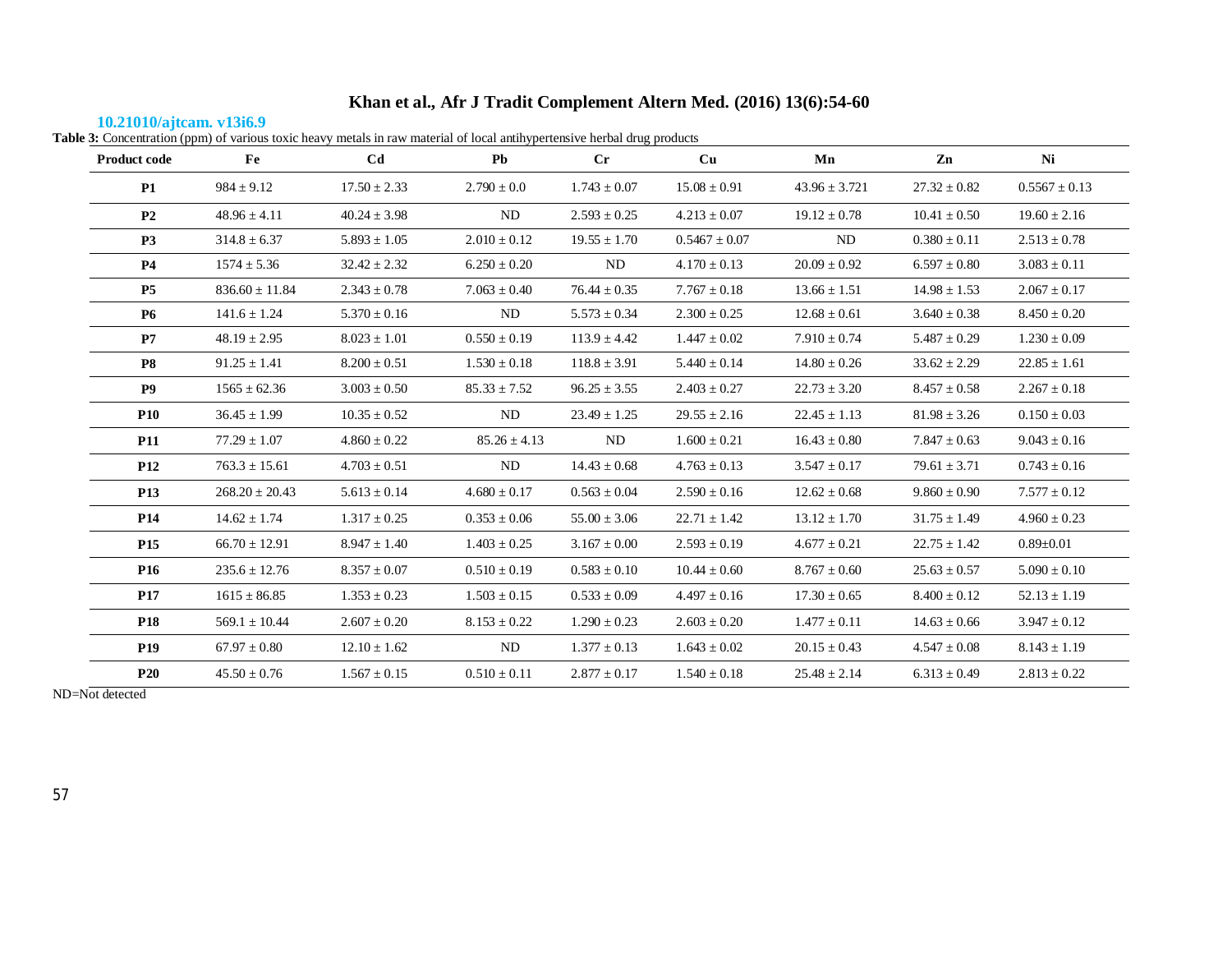**Table 4:** Concentration (ppm) of various toxic heavy metals in finished dosage form of local antihypertensive herbal drug products

| Product         |                    |                  |                  |                   |                  |                  |                  |                  |
|-----------------|--------------------|------------------|------------------|-------------------|------------------|------------------|------------------|------------------|
| Code            | Fe                 | C <sub>d</sub>   | Pb               | $_{\rm Cr}$       | Cu               | Mn               | Zn               | Ni               |
| <b>P1</b>       | $985.81 \pm 5.44$  | $17.33 \pm 4.03$ | $1.76 \pm 0.05$  | $1.44 \pm 0.25$   | $14.88 \pm 1.42$ | $30.96 \pm 0.56$ | $26.31 \pm 1.27$ | $0.59 \pm 0.28$  |
| P <sub>2</sub>  | $43.62 \pm 8.71$   | $5.59 \pm 1.05$  | ND               | $15.88 \pm 3.96$  | $0.38 \pm 0.19$  | $10.33 \pm 0.08$ | $0.34 \pm 0.10$  | $2.53 \pm 0.12$  |
| P <sub>3</sub>  | $828.27 \pm 15.53$ | $2.27 \pm 1.00$  | $6.29 \pm 0.52$  | $12.43 \pm 2.13$  | $6.40 \pm 0.71$  | ND               | $13.01 \pm 0.58$ | $1.12 \pm 0.13$  |
| <b>P4</b>       | $43.85 \pm 5.85$   | $7.49 \pm 1.53$  | $0.44 \pm 0.16$  | ND                | $1.01 \pm 0.03$  | $6.57 \pm 0.84$  | $4.82 \pm 1.66$  | $1.20 \pm 0.66$  |
| P <sub>5</sub>  | 1597.20±43.33      | $2.12 \pm 0.09$  | $61.32 \pm 8.18$ | $96.91 \pm 4.47$  | $2.27 \pm 0.44$  | $23.39 \pm 3.81$ | $7.45 \pm 0.82$  | $2.43 \pm 0.26$  |
| <b>P6</b>       | $71.99 + 2.09$     | $4.26 \pm 0.23$  | ND               | $10.2 \pm 6.25$   | $1.62 \pm 0.23$  | $15.42 \pm 1.13$ | $6.51 \pm 1.02$  | $7.37 \pm 0.26$  |
| P7              | $267.87 \pm 33.34$ | $5.38 \pm 0.30$  | $3.34 \pm 0.68$  | $0.33 \pm 0.16$   | $2.59 \pm 0.13$  | $11.67 \pm 1.0$  | $9.19 \pm 0.41$  | $6.57 \pm 0.18$  |
| P8              | $66.36 + 22.82$    | $8.38 \pm 2.10$  | $1.00 \pm 0.02$  | $3.14 \pm 0.01$   | $1.86 \pm 0.10$  | $5.17 \pm 0.68$  | $20.78 \pm 1.22$ | $22.76 + 0.21$   |
| P <sub>9</sub>  | 1648.06±157.7      | $1.15 \pm 0.40$  | $1.19 \pm 0.14$  | $0.32 \pm 0.07$   | $5.09 \pm 0.44$  | $17.10 \pm 1.25$ | $7.93 \pm 0.10$  | $45.46 \pm 4.13$ |
| <b>P10</b>      | $66.97 \pm 1.39$   | $10.43 \pm 2.31$ | ND               | $1.16 \pm 0.09$   | $1.33 \pm 0.40$  | $18.84 \pm 0.21$ | $3.88 \pm 0.43$  | $7.47 \pm 1.28$  |
| <b>P11</b>      | $312.11 \pm 10.09$ | $39.53 \pm 6.56$ | $2.01 \pm 0.17$  | ND                | $4.48 \pm 0.24$  | $19.12 \pm 2.44$ | $10.41 \pm 0.83$ | $14.93 \pm 4.57$ |
| P <sub>12</sub> | 1568.23±5.49       | $32.31 \pm 4.01$ | ND               | $18.65 \pm 0.26$  | $4.50 \pm 1.0$   | $16.42{\pm}4.31$ | $6.59 \pm 1.43$  | $1.41 \pm 0.35$  |
| <b>P13</b>      | $134.63 \pm 5.52$  | $5.17 \pm 0.06$  | $5.31 \pm 0.23$  | $5.06 \pm 1.47$   | $1.96 \pm 1.28$  | $12.01 \pm 1.01$ | $2.64 \pm 0.54$  | $6.78 \pm 1.33$  |
| P <sub>14</sub> | $88.58 \pm 1.91$   | $7.63 \pm 1.23$  | $1.33 \pm 0.07$  | $108.48 \pm 5.31$ | $5.57 \pm 0.20$  | $13.13 \pm 1.09$ | $30.95 \pm 0.78$ | $22.18 \pm 3.96$ |
| P <sub>15</sub> | $31.78 \pm 0.10$   | $11.34 \pm 0.90$ | $16.59 \pm 0.98$ | $21.82 \pm 3.58$  | $28.22 \pm 2.56$ | $20.78 \pm 1.73$ | $80.31 \pm 6.67$ | $0.13 \pm 0.04$  |
| P <sub>16</sub> | 757.92±25.16       | $4.32 \pm 1.01$  | $8.30 \pm 0.83$  | $71.50 \pm 2.56$  | $4.09 \pm 1.36$  | $5.21 \pm 0.72$  | $76.27 \pm 3.64$ | $0.67 \pm 0.25$  |
| <b>P17</b>      | $11.28 \pm 1.46$   | $1.39 \pm 0.44$  | $0.36 \pm 0.07$  | $54.0 \pm 5.02$   | $21.04 \pm 0.86$ | $12.12 \pm 2.41$ | $27.42 \pm 5.01$ | $5.09 \pm 0.35$  |
| P <sub>18</sub> | $225.58 \pm 2.53$  | $8.64 \pm 0.53$  | $0.60 \pm 0.05$  | $0.59 \pm 0.09$   | $10.15 \pm 0.34$ | $7.63 \pm 0.65$  | $22.96 \pm 1.82$ | $5.75 \pm 0.45$  |
| P <sub>19</sub> | $565.80 \pm 12.64$ | $1.94 \pm 0.25$  | ND               | $1.40 \pm 0.22$   | $2.50 \pm 0.44$  | $1.24 \pm 0.19$  | $13.29 \pm 2.39$ | $4.24 \pm 0.55$  |
| P <sub>20</sub> | $43.16 \pm 3.37$   | $1.16 \pm 0.13$  | $0.47 \pm 0.12$  | $2.84 \pm 0.25$   | $1.39 \pm 0.19$  | $21.81 \pm 2.37$ | $6.31 \pm 1.26$  | $2.41 \pm 0.47$  |

ND= Not Detected

| <b>Table 5:</b> Daily intake of metals ( $\mu$ g/day) according to daily dose of herbal antihypertensive products |  |  |
|-------------------------------------------------------------------------------------------------------------------|--|--|
| $ND = Not$ Detected                                                                                               |  |  |

| <b>Product</b>  |                   |                  |                  |                  |                 |                 |                  |                 |
|-----------------|-------------------|------------------|------------------|------------------|-----------------|-----------------|------------------|-----------------|
| Code            | Fe                | Cd               | Pb               | $_{\rm Cr}$      | Cu              | Mn              | Zn               | Ni              |
| <b>P1</b>       | 288.68±4.17       | $5.07 \pm 1.13$  | $0.51 \pm 0.08$  | $0.42 \pm 0.13$  | $4.35 \pm 0.17$ | $9.06 \pm 0.03$ | $7.70 \pm 0.75$  | $0.17 \pm 0.05$ |
| P <sub>2</sub>  | $10.54 \pm 1.64$  | $1.35 \pm 0.42$  | ND               | $3.83 \pm 0.06$  | $0.09 \pm 0.03$ | $2.16 \pm 0.39$ | $0.083 \pm 0.47$ | $0.61 \pm 0.42$ |
| P <sub>3</sub>  | $173.47 \pm 7.6$  | $0.47 \pm 0.06$  | $1.31 \pm 0.08$  | $14.97 \pm 1.91$ | $1.34 \pm 0.08$ | ND              | $2.72 \pm 0.71$  | $0.23 \pm 0.71$ |
| P 4             | $10.13 \pm 1.3$   | $1.73 \pm 0.12$  | $0.10 \pm 0.04$  | ND               | $0.23 \pm 0.02$ | $1.51 \pm 0.73$ | $1.11 \pm 0.50$  | $0.27 \pm 0.02$ |
| P 5             | $256.03 \pm 53.7$ | $0.34 \pm 0.10$  | $10.03 \pm 0.98$ | $15.86 \pm 1.11$ | $0.37 \pm 0.12$ | $3.82 \pm 0.41$ | $1.22 \pm 1.16$  | $0.39 \pm 1.73$ |
| Р6              | $25.28 \pm 5.38$  | $1.49 \pm 0.41$  | ND               | $4.30 \pm 1.01$  | $0.56 \pm 0.07$ | $5.41 \pm 0.23$ | $2.28 \pm .61$   | $2.59 \pm 0.75$ |
| P <sub>7</sub>  | $96.29 \pm 5.26$  | $1.93 \pm 0.10$  | $1.20 \pm 0.19$  | $0.11 \pm 0.72$  | $0.93 \pm 0.03$ | $4.19 \pm 1.8$  | $3.30\pm0.68$    | $2.36 \pm 0.50$ |
| <b>P8</b>       | $7.023 \pm 1.95$  | $0.88 \pm 0.09$  | $0.10 \pm 0.08$  | $0.33 \pm 0.04$  | $0.19 \pm 0.03$ | $0.54 \pm 0.20$ | $2.20 \pm 1.16$  | $1.48 \pm 0.21$ |
| P 9             | $202.25 \pm 1.76$ | $0.14 \pm 0.16$  | $0.14 \pm 0.01$  | $0.03 \pm 0.06$  | $0.62 \pm 0.09$ | $2.09 \pm 0.75$ | $0.97+0.11$      | $5.57 \pm 0.21$ |
| P 10            | $13.40 \pm 1.43$  | $2.08 \pm 0.21$  | ND               | $0.23 \pm 0.04$  | $0.26 \pm 0.04$ | $3.77 \pm 1.02$ | $0.77 + 0.71$    | $1.49 \pm 0.29$ |
| P <sub>11</sub> | $57.70 \pm 3.96$  | $7.30 \pm 0.87$  | $0.37 \pm 0.05$  | ND               | $0.82 \pm 0.27$ | $3.53 \pm 1.83$ | $1.92 \pm 0.90$  | $2.76 \pm 0.44$ |
| P <sub>12</sub> | $562.74 \pm 3.66$ | $11.59 \pm 0.72$ | ND               | $0.47 \pm 0.08$  | $1.61 \pm 0.06$ | $5.89 \pm 2.47$ | $2.36 \pm 0.44$  | $0.50 \pm 0.64$ |
| P <sub>13</sub> | $29.94 \pm 0.75$  | $1.15 \pm 0.30$  | $1.18 \pm 0.47$  | $1.12 \pm 0.48$  | $0.43 \pm 0.74$ | $2.67 \pm 0.83$ | $0.58 + 0.67$    | $1.50 \pm 0.45$ |
| P 14            | $23.37 \pm 2.08$  | $2.01 \pm 0.30$  | $0.35 \pm 0.05$  | $28.62 \pm 1.02$ | $1.47 \pm 0.27$ | $3.46 \pm 1.23$ | $8.16 \pm 0.58$  | $5.85 \pm 0.93$ |
| P <sub>15</sub> | $2.81 \pm 0.45$   | $1.00 \pm 0.07$  | $1.47 \pm 0.03$  | $1.93 \pm 0.29$  | $2.50 \pm 0.62$ | $1.84 \pm 0.24$ | $7.11 \pm 0.06$  | $0.01 \pm 0.0$  |
| P 16            | $226.61 \pm 0.81$ | $1.29 \pm 0.02$  | $2.48 \pm 0.11$  | $3.71 \pm 0.73$  | $1.22 \pm 0.71$ | $1.55 \pm 0.53$ | $22.80 \pm 0.46$ | $0.20 \pm 0.01$ |
| P 17            | $2.93 \pm 0.17$   | $0.36 \pm 0.02$  | $0.09 \pm 0.03$  | $14.03 \pm 0.56$ | $5.47 \pm 0.17$ | $3.15 \pm 1.16$ | $7.12 \pm 0.64$  | $1.32 \pm 0.12$ |
| P <sub>18</sub> | $76.67 \pm 0.55$  | $2.93 \pm 0.12$  | $0.20 \pm 0.10$  | $0.20 \pm 0.10$  | $3.45 \pm 0.05$ | $2.59 \pm 0.45$ | $7.80 \pm 0.90$  | $1.95 \pm 0.07$ |
| P <sub>19</sub> | $204.39 \pm 3.90$ | $0.70 \pm 0.10$  | ND               | $0.50 \pm 0.10$  | $0.90 \pm 0.13$ | $0.44 \pm 0.13$ | $4.80 \pm 0.52$  | $1.53 \pm 0.14$ |
| P 20            | $13.62 \pm 0.62$  | $0.36 \pm 0.07$  | $0.15 \pm 0.05$  | $0.89 + 0.42$    | $0.43 \pm 0.16$ | $6.88 \pm 0.94$ | $1.99 \pm 0.58$  | $0.76 \pm 0.07$ |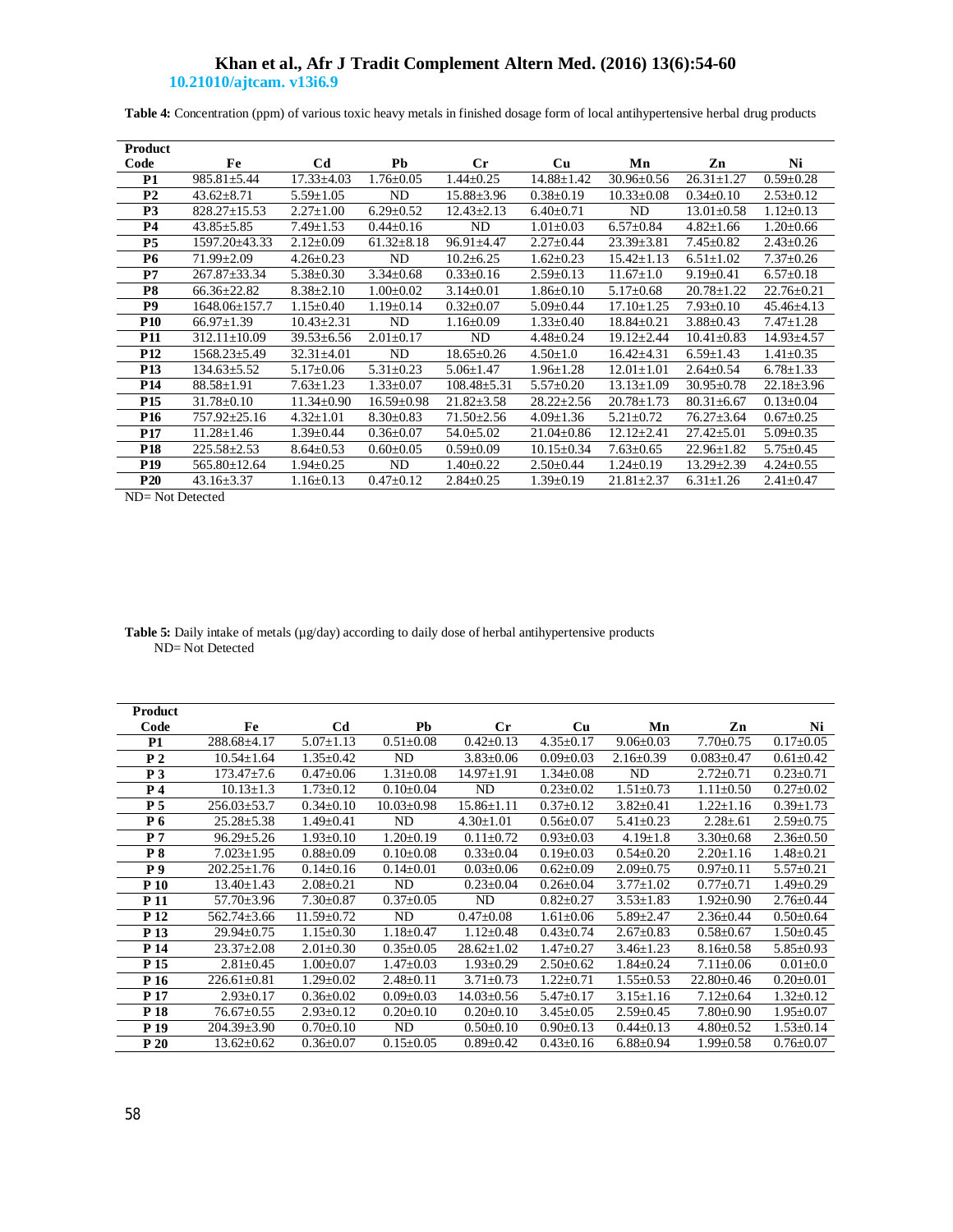### **Hardness of tablets**

Products P1, P3, P8, and P11 failed the hardness test, specified in Pharmacopeia (USP, 2014).

### **Friability of tablets**

Table 2 shows that friability of tablets of Products (P3, P9 and P11) failed the test (USP, 2014).

#### **Evaluation of toxic heavy metals by flame atomic absorption spectrophotometer**

In medicine, heavy metals poisoning can possibly include excessive amounts of iron, cadmium, lead, manganese, chromium, copper, zinc and nickel (Luo *et al*., 2011, Järup, 2003, Ernst, 2002). Iron is an essential element but once in excess, poseses a threat to cells and tissues, and therefore iron homeostasis has to be tightly controlled. (Papanikolaou and Pantopoulos, 2005). The recommended daily allowance of iron is 7-10 mg/day (Trumbo *et al*., 2001). All the tested products contained iron and the highest concentrations administered according to manufacturer dose were found in product P12 (562.74 µg/day) while lowest concentrations were found in product P15 (2.81 µg/day). Cadmium can cause severe complications and injuries to the tissues (Järup, 2003). According to Food and drug administration (FDA) and World Health Organization (WHO) the daily intake of Cadmium should not exceed 0.07 mg/day. Product P12 after administration provides (11.59 µg/day). High concentrations of lead is associated with status epileptics, infant fatal encephalopathy, congenital paralysis, sensori-neural deafness and growth retardation (Meeting and Organization, 2007). From Table 4 it can be seen product P5 (10.03 µg/day) provides highest concentration of lead. Exposure to high levels of Chromium can cause lungs cancer and demitits. The daily permissible intake of Chromium is 0.03 mg/day for adults (Health and Services, 1993). Among the herbal drugs under test the highest concentration of Chromium was provided by P14 (28.62 µg/day) after administration, while in product P9 it was found in permissible limits. However product P12 was found to have no traces of chromium. Copper is an essential element for human metabolism and in the synthesis of neurotransmitters (Health and Services, 1993). From Table 5 the daily consumption of copper from product P17 (5.47  $\mu$ g/day) was the highest, while P2 (0.09 µg/day) was found the lowest among all the tested products. Product P1 after administration according to prescribed dose provides (9.06 µg/day) Manganese, Product P2 has no manganese contents while product P19 gives the lowest concentration (0.44 µg/day). Manganese is also an essential element and the daily requirements for children are about 1.2-1.5 mg/day, 2.3 mg/day for men and 1.8-2.0 mg/day for women (Normandin *et al*., 2004). The recommended daily allowance of Zinc for children is 4-5 mg/day while for adults it is 9-13 mg/day (Hotz and Brown, 2004). Except Product P16 (22.80 µg/day) all other tested samples show nearly optimum concentrations of Zinc. Least concentrations were found in product P2 (0.083 µg/day). As shown in Table 5 Product P14 provides highest concentrations of nickel (5.85 µg/day) while product P15 was found to have limited amounts of nickel. According to the agency of toxic substances and disease registry (ATSDR) exposure to Nickel is commonly associated with allergic reactions, blood, stomach, liver and kidney disorder (Anke *et al*., 1995).

### **Evaluation of allopathic drug contents using HPLC**

Various allopathic drug contents of Ca<sup>+2</sup> channel blockers (Amlodipine, Verapamil and Nifedipine) and a diuretic agent, Hydrochlorothiazide in combination with Amlodipine was detected and calculated for daily dose as recommended by the prescriber. From Table 6 it can be seen that raw material and the finished dosage form of the herbal products were found adulterated with allopathic contents. Higher concentration of adulterated allopathic contents of Amlpdopine administered according to manufacturer dose were found in P12 (20.30 mg/day), Verapamil in P2 (93.50 mg/day) and Nifedipine in P6 (38.65 mg/day). Products P4, P5 and P7 were found to have a combination of Amlopdipine and Hydrochlorothiazide and higher concentration were found in P5 (10.72 mg/day, 24.75 mg/day). In some of the procured herbal remedies under test the finished dosage form do not have any traces of allopathic contents (Product P1, Product P6) but the raw materials of these products were found to have adulteration, which indicates that these remedies might be contaminated to enhance their pharmacological and therapeutic effects by quacks, which may lead to severe toxic effects.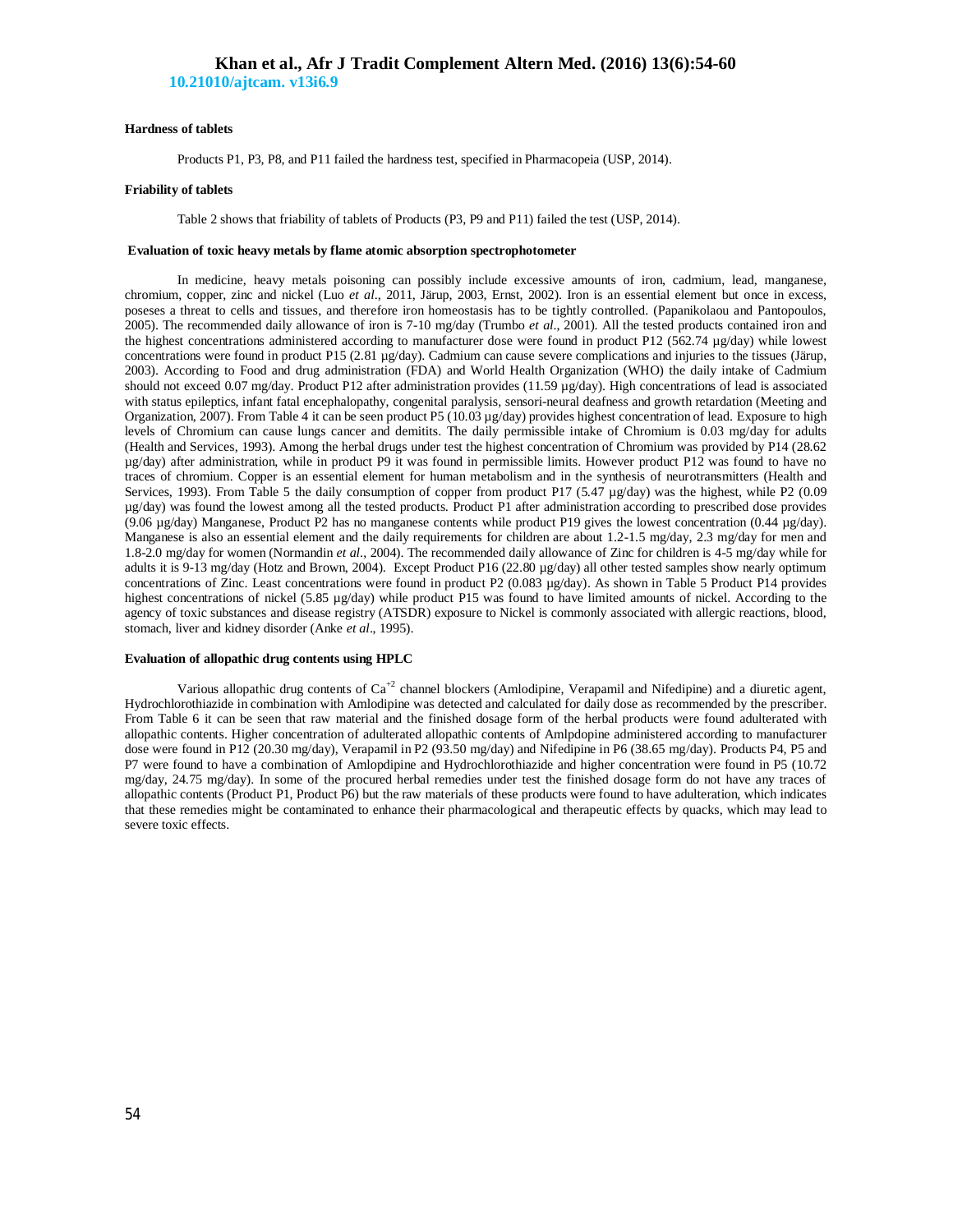**Table 6:** Identified adulterated allopathic contents in raw and finished dosage form of antihypertensive herbal product

| <b>Product Code</b> | <b>Identified</b>   |                          | AML(Avg.<br>VER (Avg.    |                          | AML+HCT (Avg.                         |
|---------------------|---------------------|--------------------------|--------------------------|--------------------------|---------------------------------------|
|                     | Allopathic          | mg/daily dose)           | mg/daily dose)           | mg/daily dose)           | mg/daily dose)                        |
|                     | compound in         |                          |                          |                          |                                       |
|                     | <b>Raw/Finished</b> |                          |                          |                          |                                       |
|                     | dosage form         |                          |                          |                          |                                       |
| P1                  | AML(R)              | $17.65 \pm 0.11$         | $\mathcal{L}$            | ÷.                       | $\mathbf{r}$                          |
| $\overline{P2}$     | VER(F)              |                          | $93.50 \pm 0.40$         | $\bar{a}$                | $\overline{a}$                        |
| P <sub>3</sub>      | VER(F)              | $\bar{\phantom{a}}$      | $86.55 \pm 0.34$         | $\equiv$                 | $\overline{a}$                        |
| P <sub>4</sub>      | AML+HCT(F)          | L,                       |                          | $\overline{\phantom{a}}$ | $(9.96 \pm 0.12) + (23.84 \pm 0.99)$  |
| P <sub>5</sub>      | $AML+HCT(F)$        | $\equiv$                 | $\overline{a}$           | $\bar{a}$                | $(10.72 \pm 0.20) + (24.75 \pm 0.27)$ |
| <b>P6</b>           | NFD(R)              | $\bar{\phantom{a}}$      | ÷,                       | $38.65 \pm 0.5$          |                                       |
| P7                  | $AML+HCT$ (F)       | $\overline{a}$           | ÷,                       | L.                       | $11.02 \pm 0.78 \pm 22.20 \pm 0.79$   |
| <b>P8</b>           | AML(F)              | $17.82 \pm 0.13$         | ÷,                       | $\bar{a}$                |                                       |
| $\overline{P9}$     | ND                  |                          | $\overline{\phantom{m}}$ | $\blacksquare$           |                                       |
| P10                 | ND                  | $\overline{a}$           | $\overline{a}$           | L.                       | $\overline{a}$                        |
| $\overline{P11}$    | NFD(F)              | ä,                       |                          | 17.90±0.34               | $\blacksquare$                        |
| P <sub>12</sub>     | AML(F)              | $20.30 \pm 0.85$         | ÷.                       | ٠                        | $\overline{\phantom{a}}$              |
| P <sub>13</sub>     | AML(F)              | $3.23 \pm 0.23$          |                          | $\overline{\phantom{a}}$ |                                       |
| P <sub>14</sub>     | ND                  |                          | $\sim$                   | $\overline{\phantom{a}}$ | $\blacksquare$                        |
| P <sub>15</sub>     | $\rm ND$            | ä,                       | L,                       | $\bar{a}$                | $\overline{\phantom{a}}$              |
| P <sub>16</sub>     | ND                  | $\overline{a}$           |                          | $\equiv$                 | ÷,                                    |
| P17                 | NID                 | $\bar{\phantom{a}}$      | $\sim$                   | $\overline{\phantom{a}}$ | $\bar{a}$                             |
| <b>P18</b>          | VER(F)              | $\overline{\phantom{a}}$ | $80.32 \pm 0.48$         | $\overline{\phantom{a}}$ | $\overline{\phantom{a}}$              |
| P <sub>19</sub>     | ND                  | ÷,                       |                          | $\equiv$                 | $\bar{a}$                             |
| P20                 | ND                  | ÷,                       | $\blacksquare$           | $\bar{a}$                | $\overline{\phantom{a}}$              |



**Figure 1:** Chromatogram of Amlodipine Standard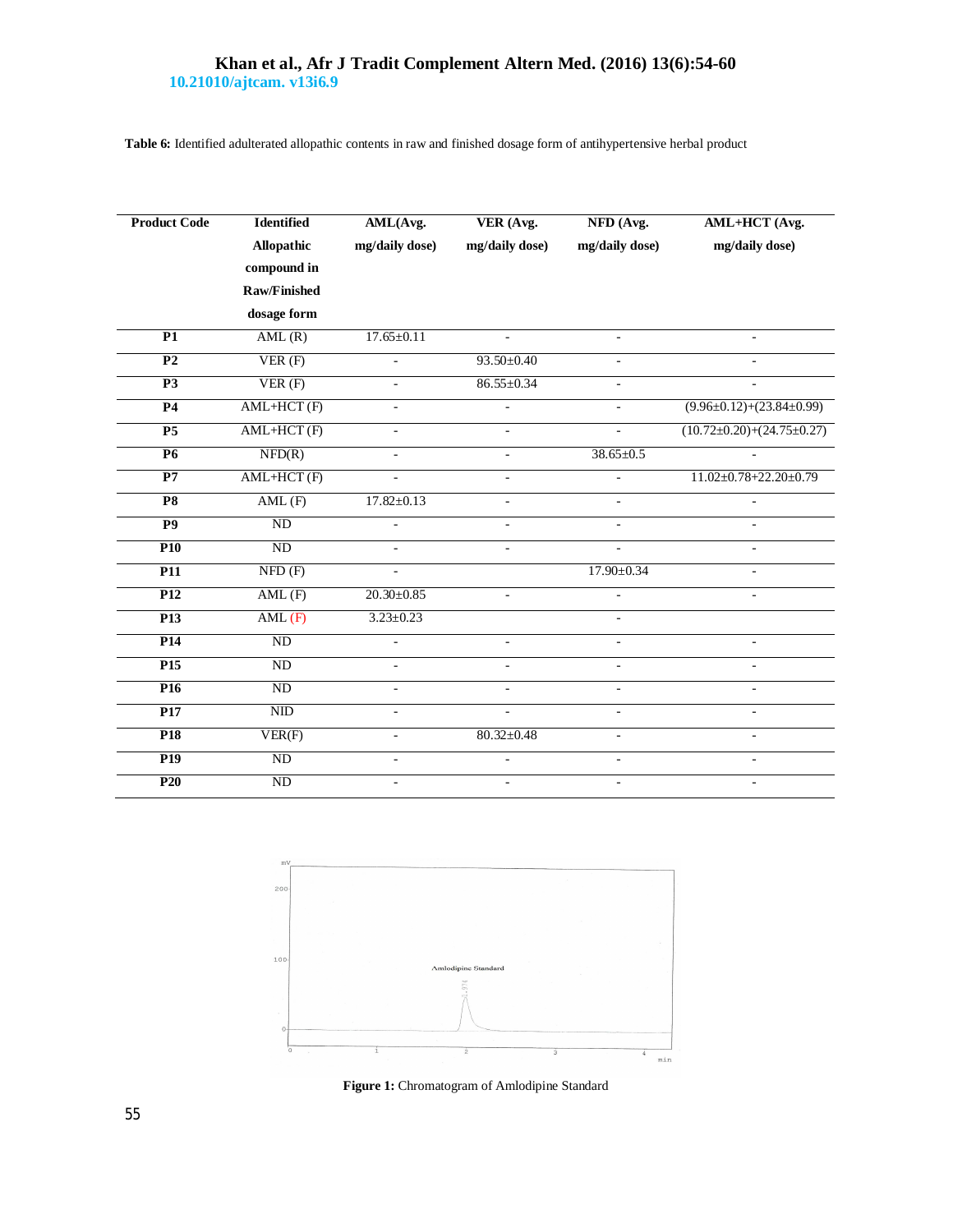

**Figure 2:** Chromatogram of Amlodipine identified in antihypertensive Product P1



**Figure 3:** Chromatogram of Amlodipine identified in antihypertensive Product P8



**Figure 4:** Chromatogram of Amlodipine identified in antihypertensive Product P12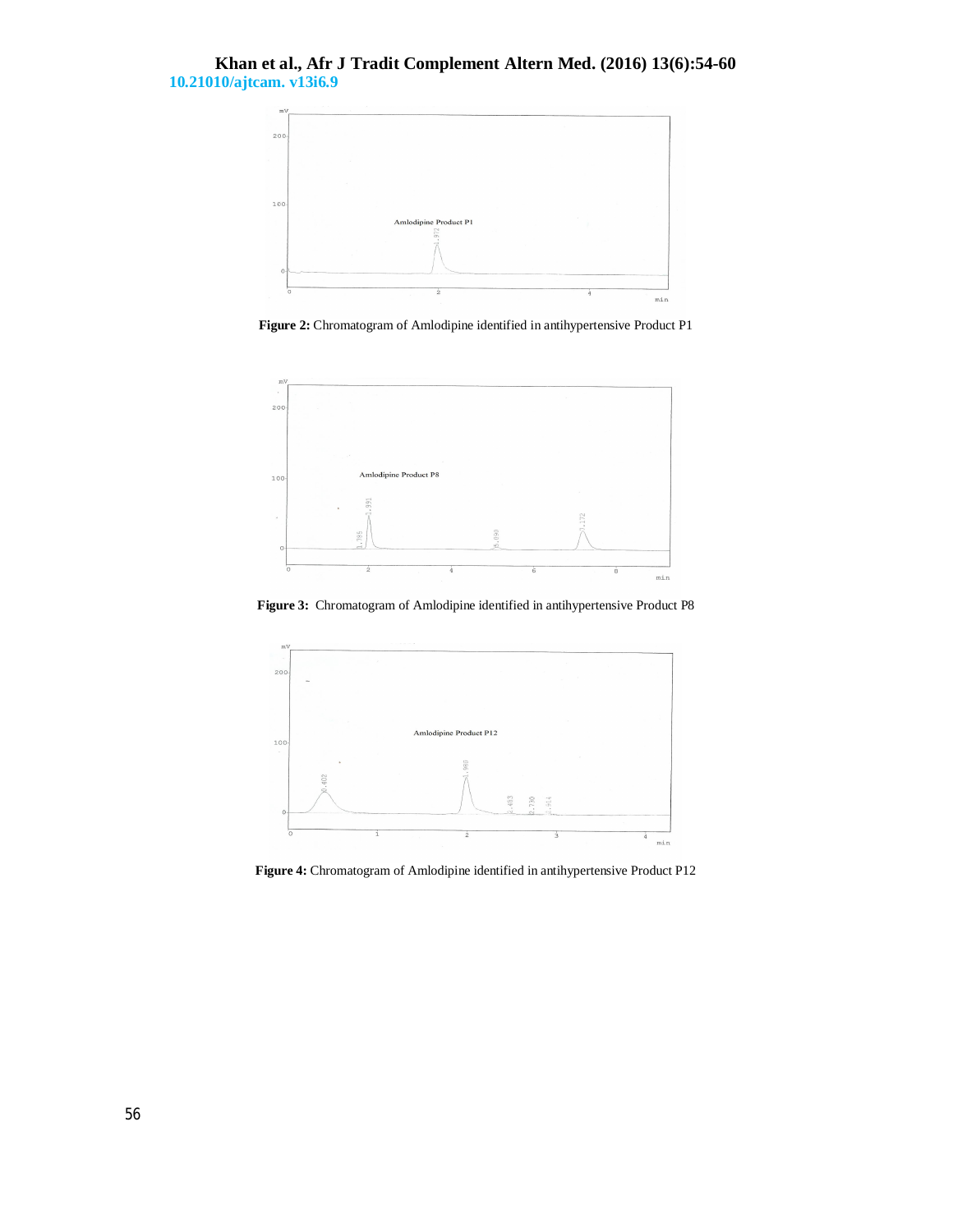

**Figure 5:** Chromatogram of Amlodipine identified in antihypertensive Product P13



**Figure 6:** Chromatogram of Verapamil standard



**Figure 8:** Chromatogram of Verapamil identified in antihypertensive Product P3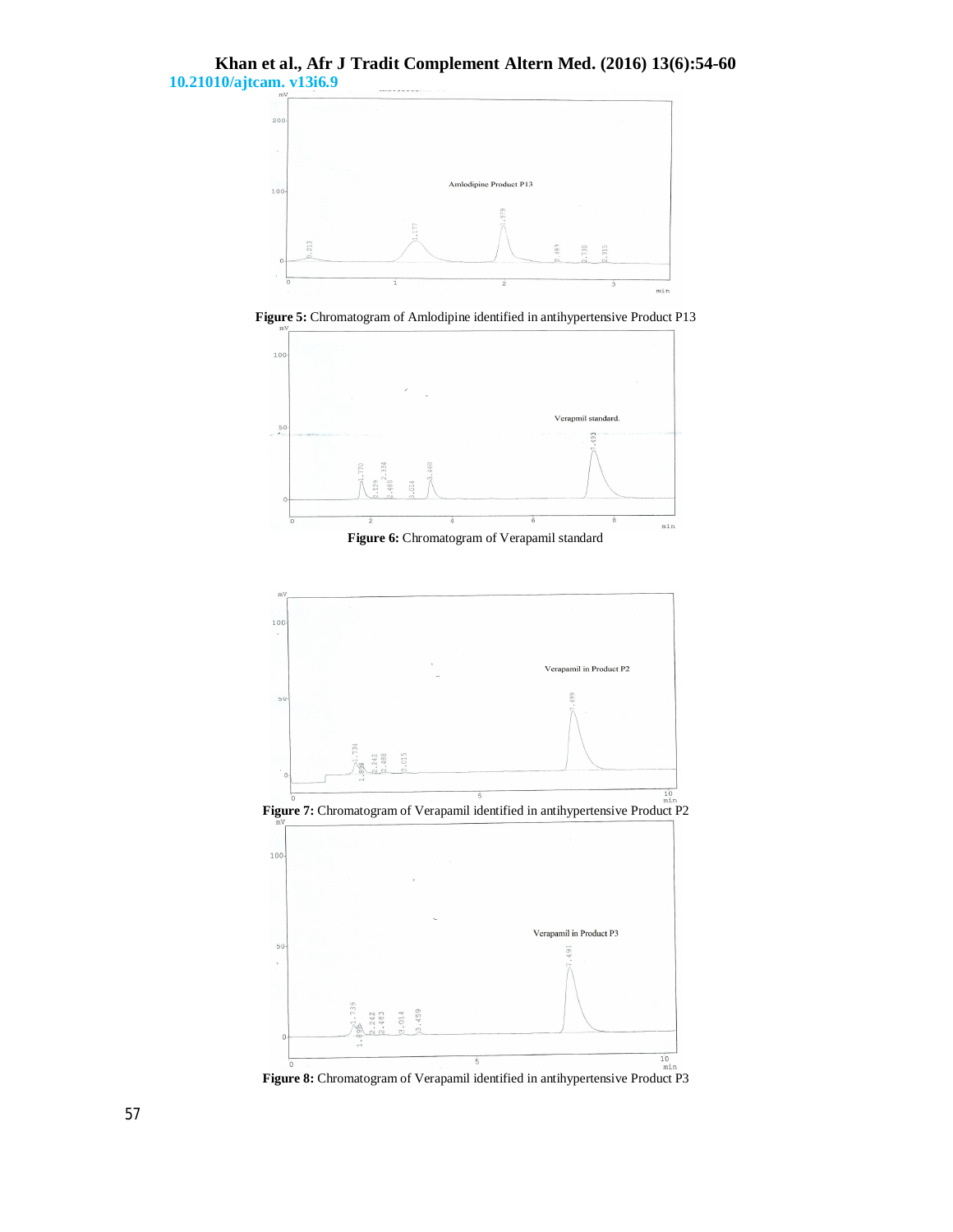

**Figure 9:** Chromatogram of Verapamil identified in antihypertensive Product P18







**Figure 11:** Chromatogram of Nifedipine identified in antihypertensive Product P6



**Figure 12:** Chromatogram of Nifedipine identified in antihypertensive Product P11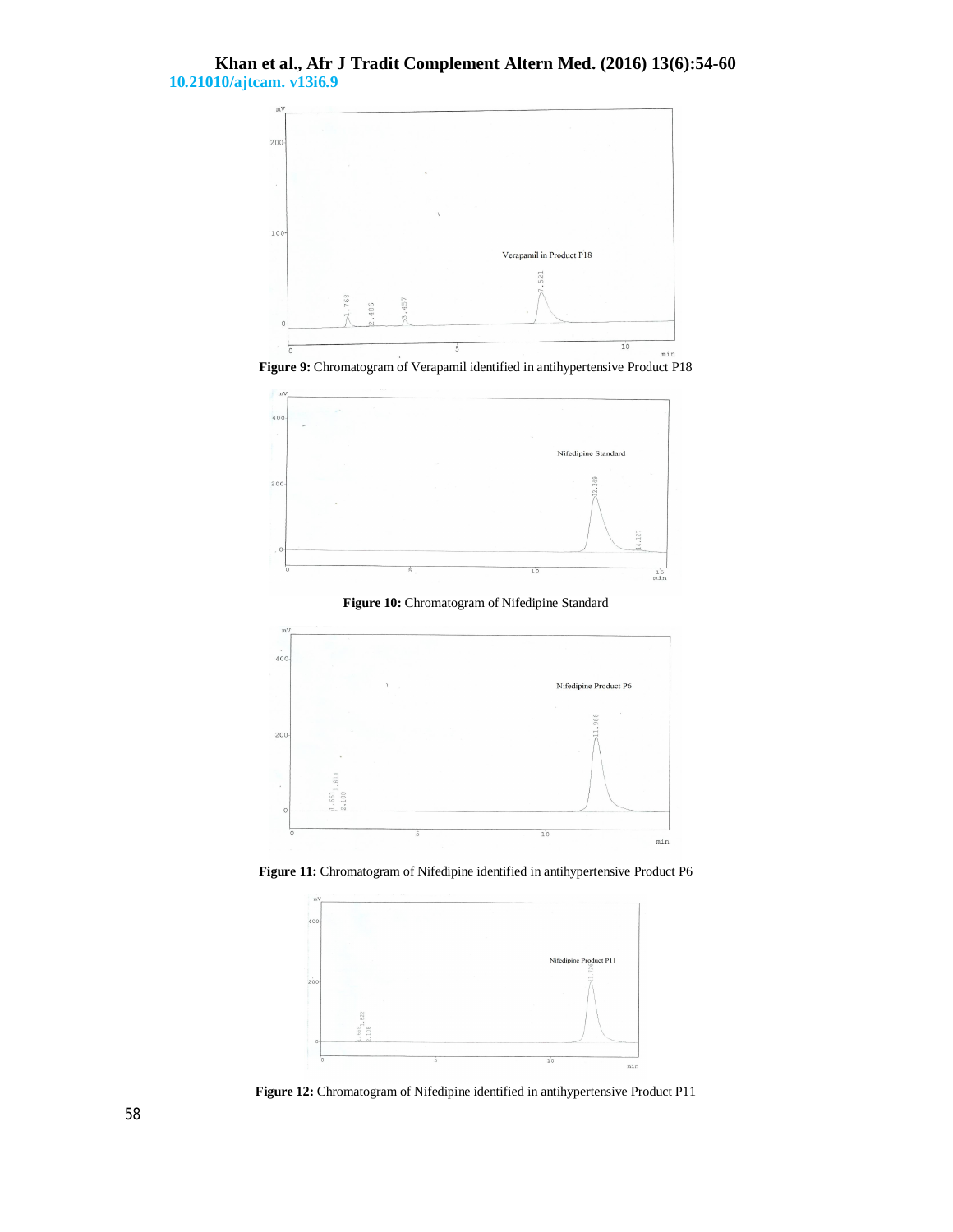

**Figure 13:** Chromatogram of Amlodipine+Hydrochlorothiazide identified in Product P4



**Figure 14:** Chromatogram of Amlodipine+Hydrochlorothiazide identified in Product P5



**Figure 15:** Chromatogram of Amlodipine+Hydrochlorothiazide identified in herbal Product P7

### **Conclusion**

Societal laws allow for the marketing of herbal remedies without subjection or subjecting them to the same regulations required for the safety and efficacy of allopathic drug products. As the herbal remedies are often adulterated by quacks to enhance their pharmacological effects and this can be seen from the results, which clearly indicate that the pharmaceutical quality control parameters deviate the permissible pharmacopeial limits, heavy metals were quantified in toxic limits and adulterated allopathic drug contents were detected in raw materials and finished dosage forms of antihypertensive herbal products. Therefore, evidence of adulterant profile of the herbal products should be obtained both in raw and finished dosage form by well-designed analytical procedures. This will help to decrease the toxic effects of these remedies and increase the commercialization, internationalization and harmonization of antihypertensive herbal products.